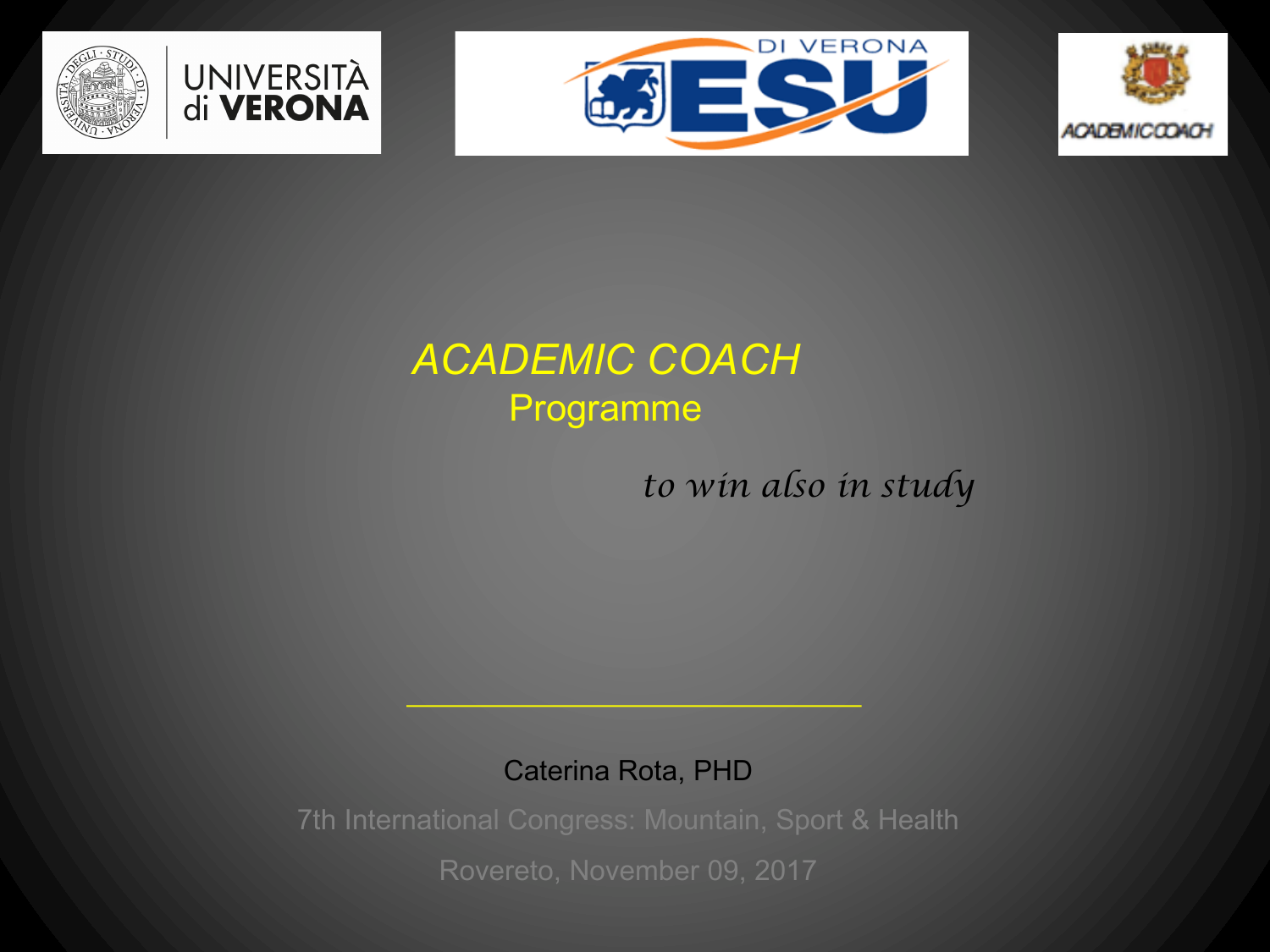Academic Coach is a programme drawn up thanks to a coordination formed by the University Sports Centre (CUS), University Sports Committee of the University of Verona and ESU Verona, and is addressed to students enrolled in the University of Verona who, parallel to their studies, are also engaged in sports careers as athletes participating in international and/or national competitions at the highest levels. The programme aims to support the right to study and the right to practice sports for *student-athletes.*

The programme enhances peer tutorship, or the peer support offered by a student to another student-athlete inside the University of Verona.

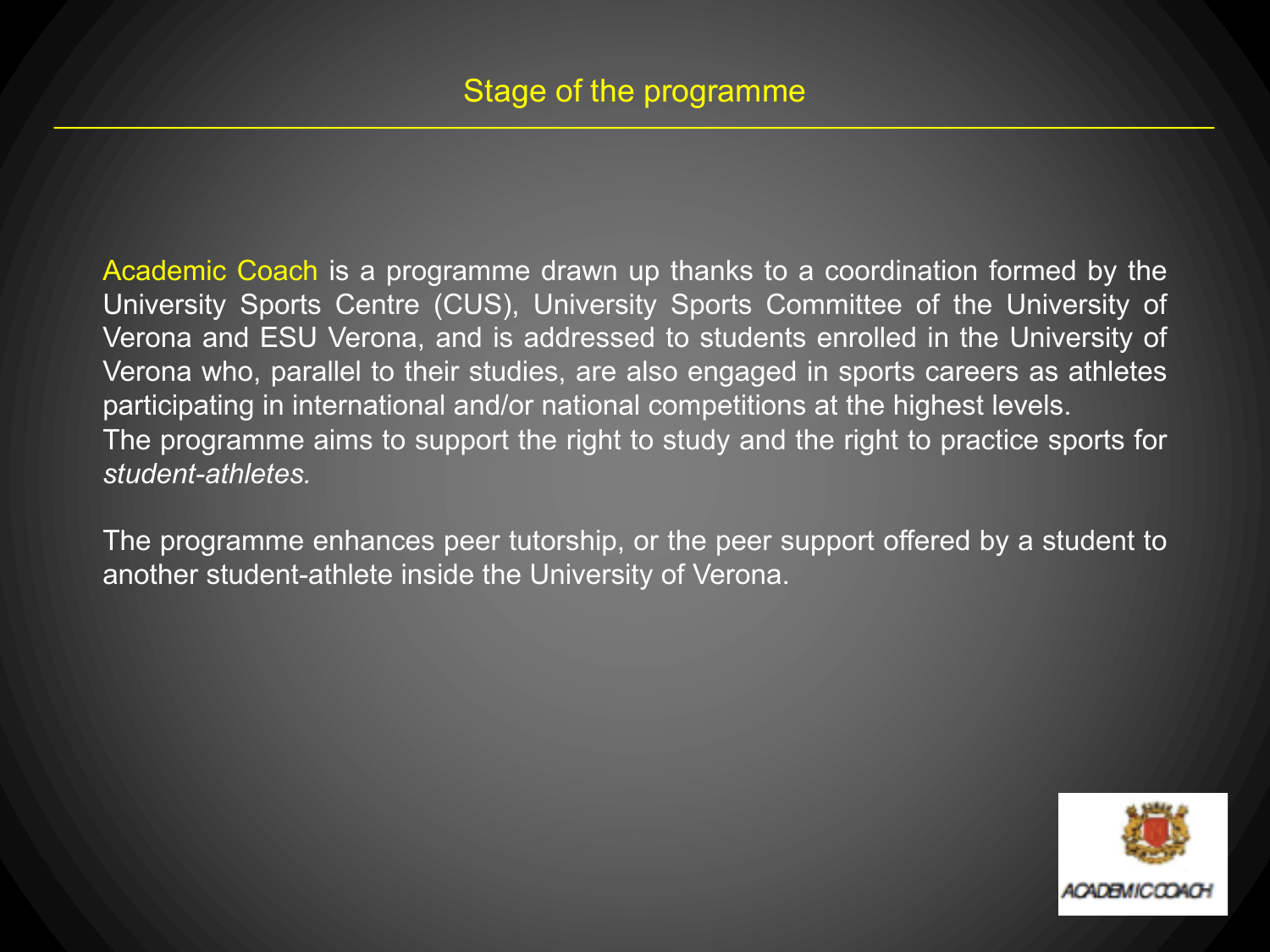*Academic Coach* is a major path fostering the development of a good university career, guaranteeing support for study and its organization thanks to the dedicated action of *peer-tutors* who also have the role of *coaches*, guiding and motivating *student- athletes*.

The programme is based on the identification of *student-athletes* and the identification of students or new graduates with the role of *peer-tutor coaches*, and is achieved thanks to the financing of tutoring assignments.

In order to identify *student-athletes* and *peer-tutor coaches*, calls for applications have been drawn up.

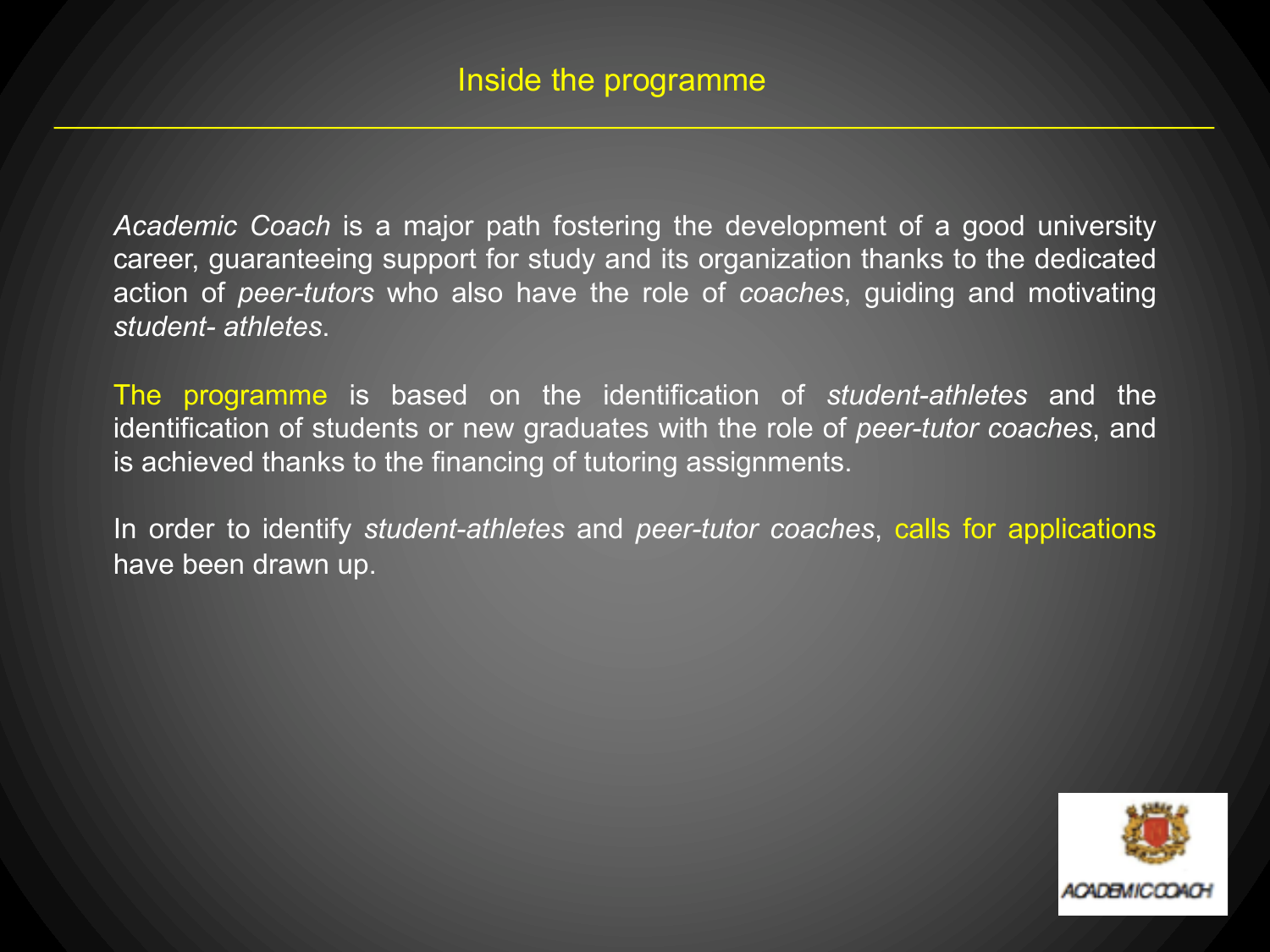The Academic Coach programme involves two consecutive phases, an initial pilot action and the in-progress phase which represents the programme in its final version.

The proposal sets out participation requirements for the attendees, *student-athletes* and *peer-tutor coaches*.

The proposal provides training courses for *peer-tutor coaches* and sets out follow-up meetings to enhance and monitor their work and to review the strategy of intervention with the student-athletes; it also includes an empirical part consisting of gathering data and an intermediate and final qualitative evaluation.

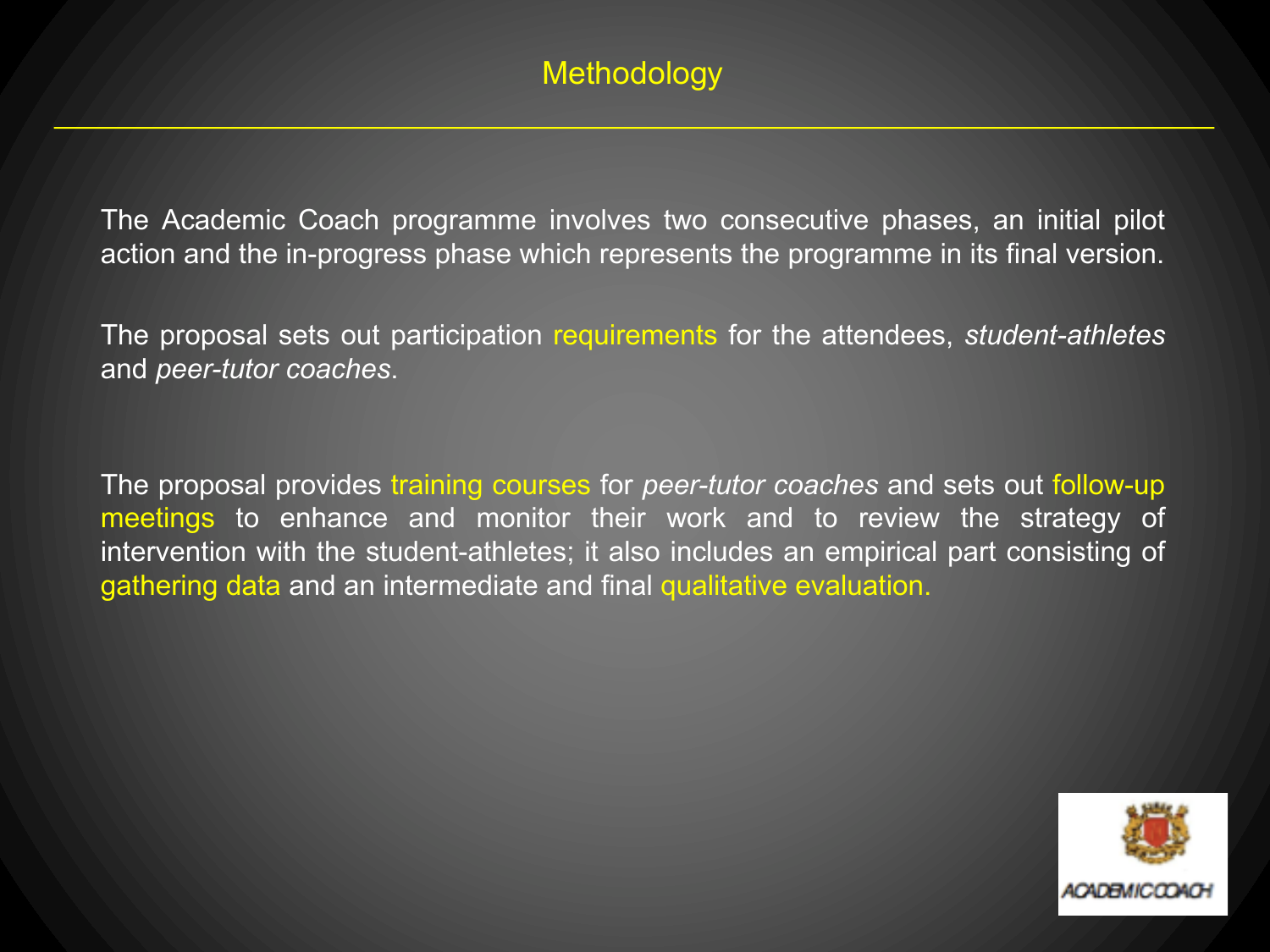On developing a working methodology to provide appropriate services for dual career*,* directives for the implementation of the programme were defined.

In addition to the aim of supporting the right to study and the right to practice sports for *student-athletes*, the findings of this programme will reflect the improvement in the institutional and organizational effectiveness based on the awareness of dual career, its perspectives and its dynamics*.*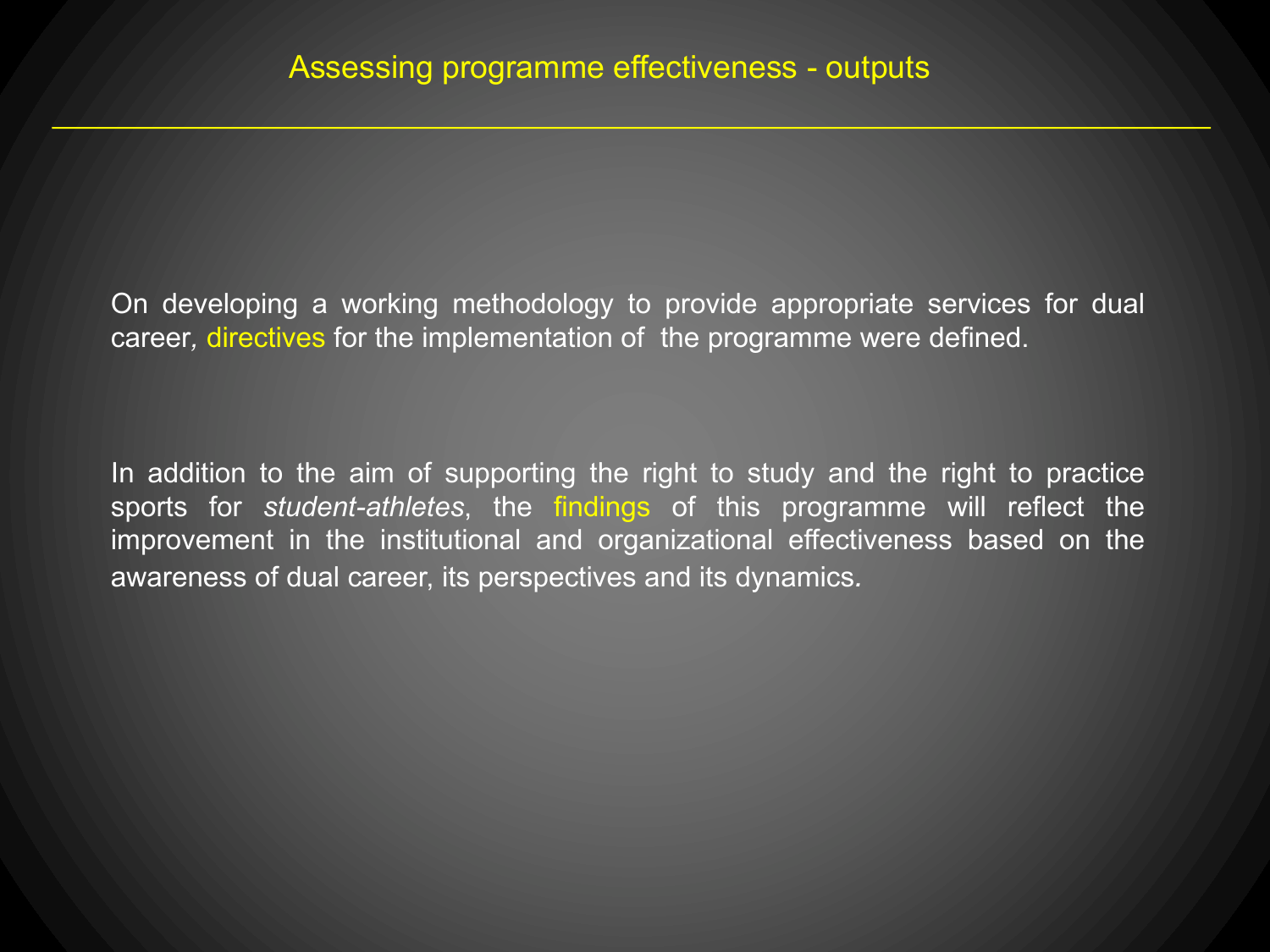## References

Institutional web-sites *www.dsnm.univr.it/?ent=avviso&dest=&id=128409 www.dsnm.univr.it/?ent=avviso&dest=&id=128884 www.cusverona.it*

Press release - August 2017- Academic Coach *www.univr.it/main?ent=catdoc&id=6463&idDest=7&sServ=78&serv=76#6654*

Videos

*www.youtube.com/watch?v=-ezyxt0\_ldo http://telp.ri.telpress.it/news/2017/10/31/2017103103198807844.MP4*